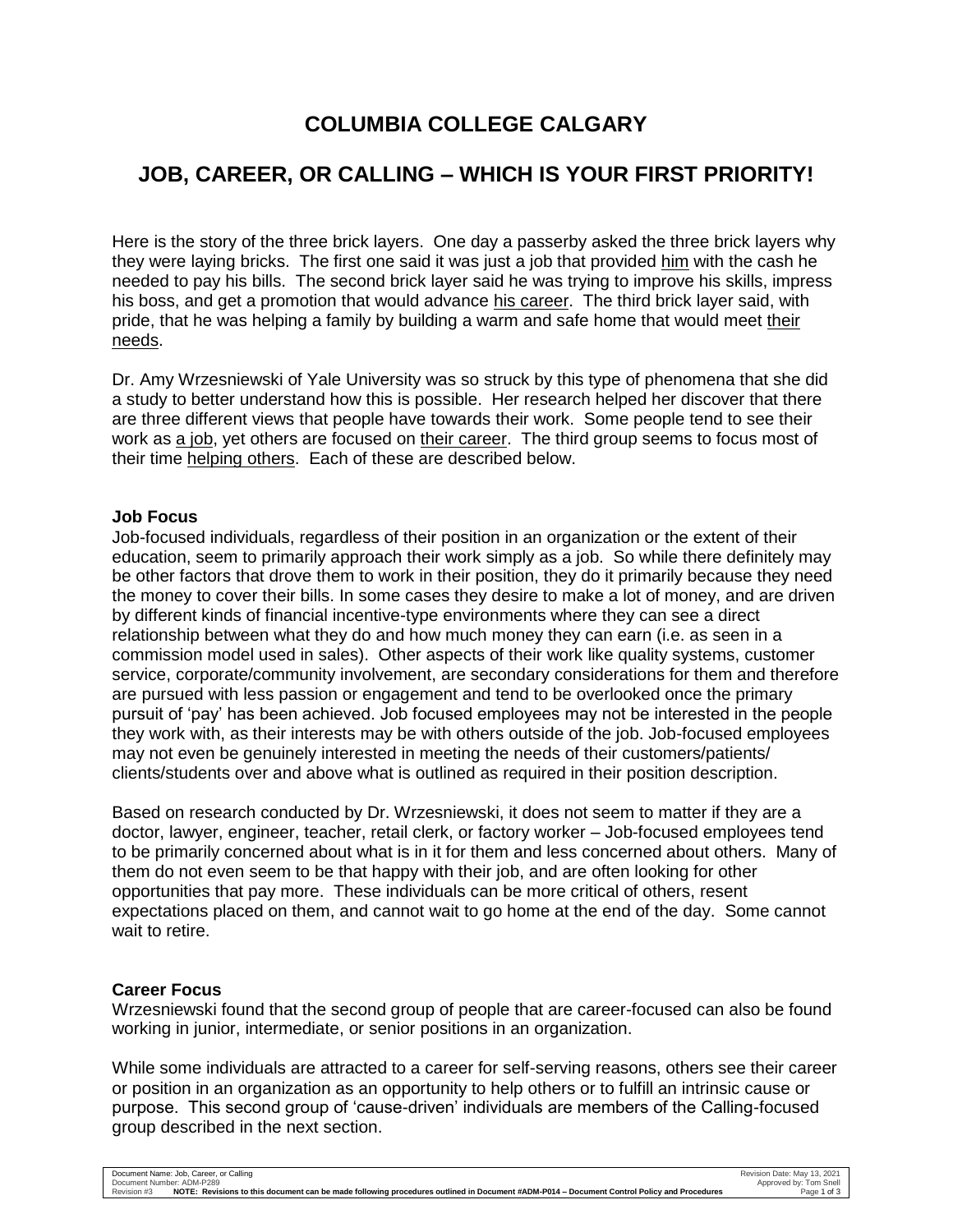While career-focused individuals need an income and expect to be fairly compensated, this is not their primary focus. According to Dr. Wrzesniewski, they tend to be more focused on their status, position, and career first and helping others second. They acquired the skills and/or education needed to attain the position they hold, and take pride in the title they hold. They tend to be more motivated by achieving peer recognition and acceptance, and less on positive outcomes that can go unnoticed or bring little recognition. They tend to take pride in what they have accomplished and share these frequently with others. They find personal comfort and self-gratification in the relationships, prestige, and sense of belonging to a profession, occupation, or organization.

Career-focused individuals tend to have a clear understanding of their roles and responsibilities and perform their work to established standards and may be exceptional at what they do. Some of these individuals may concentrate on upward mobility along with increased income. However, it must be kept in mind that while their primary focus is not about helping others, this may occur naturally due to the nature of the work they perform.

### **Calling**

This third group of individuals tends to be primarily motivated by a cause and/or helping others. They try to understand the needs of those they work with such as patients, clients, customers, students, and colleagues. They build personal relationships where possible and focus their energy on satisfying the needs of each individual they come into contact with; which, in turn continually satisfies their own passion about their work. Regardless of the position they are in and/or career-related knowledge and skills (education) they have acquired, they primarily take pride in helping others grow, develop, and succeed. They tend to demonstrate a more openly caring, humble, sincere, respectful, and committed behaviors towards helping others. They find great joy, satisfaction, and fulfillment in their work and would probably do it for nothing, if they could afford it.

#### **Priorities and Basic Skills**

It may be interesting to compare the diagram on the left below, with Maslow's Hierarchy of Needs on the right. Both relate to the fact that we all have similar basic needs that must be met before we can focus on any priority. For example, each of us should be provided with an income from our employer that is comparable to what others receive, who have similar experience, education, responsibilities, and duties in other organizations within the same industry. Once this is achieved, each of us can then determine where we wish to primarily focus our energy (job, career, or calling). It is also valuable to note that employees can move between different types (Calling, Career, Job) of engagement in their work as the environment around them changes. An individual who is hit with a major financial drawback in their lives may find that they fall into a 'Job' mentality to help them recover financially in the short-term … only to aspire to climb to the 'Career' or 'Calling' mentality once they find financial stability.